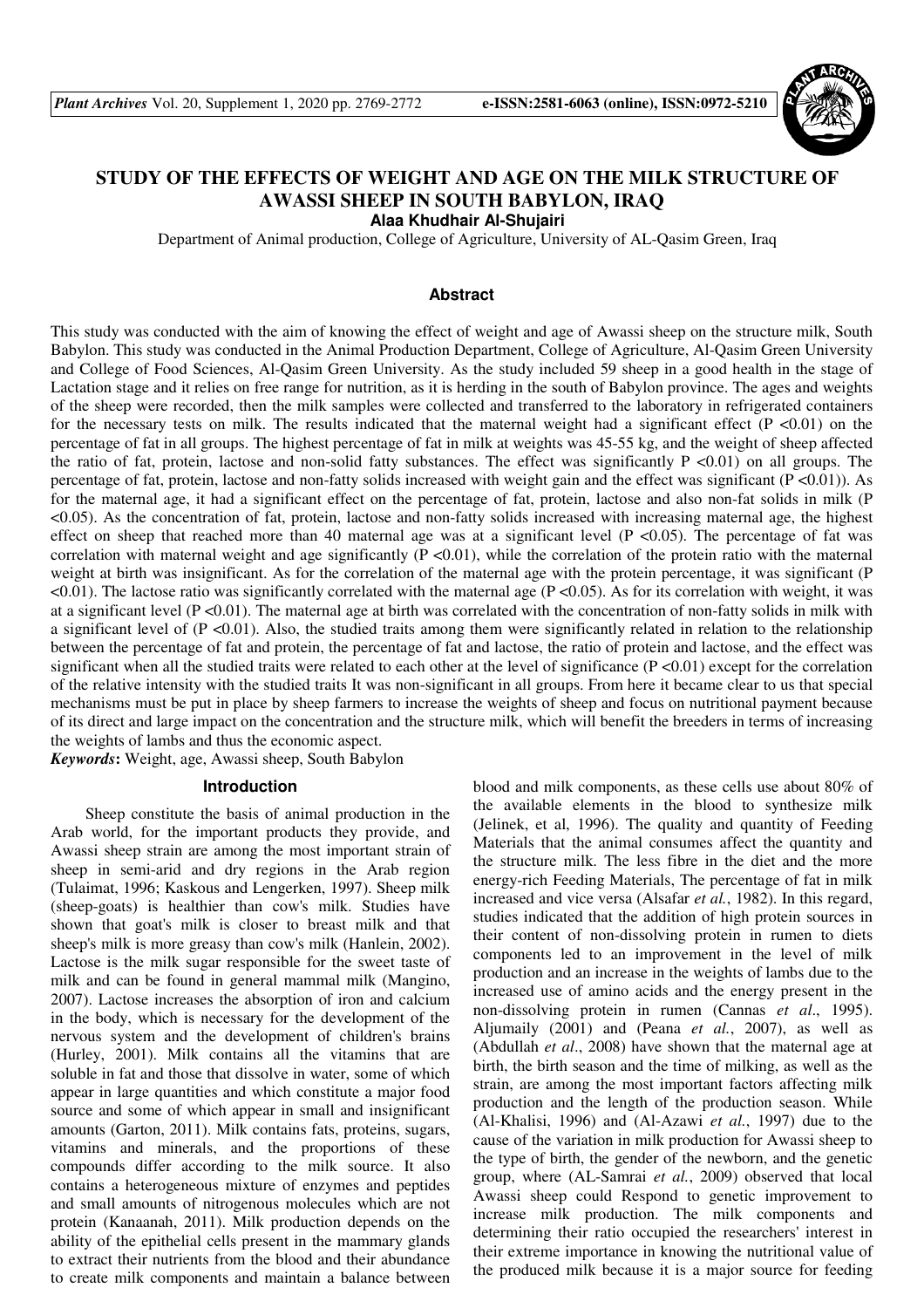lambs during the first weeks of life and for the manufacture of dairy products, which have a high nutritional value. Secondly, and due to the lack of studies on dairy sheep, this study came to know some factors that affect the composition of milk.

## **Materials and Methods**

Milk samples were collected from 59 in a good health sheep's in the lactation stage from different regions south of Babylon province, where the weight and age of the sheep were recorded and then the lambs were prevented from feeding for 4 hours. After washing and sterilizing the udder, milk was collected (a full milking), Then it took a sample of the collected milk by 20 ml and put it in special tubes to collect the milk. the samples were put in a refrigerated container containing ice and transferred to the laboratory. The samples were removed from the reefer container and placed in a 40 °C water bath to heat the milk. Then we filtered the milk using sterile gauze. The milk components were then measured using the Danish Milkoscan Model 104, A / SN, Foss Electric Company, Danish-made (Zannoni and Annibaldi, 1981).

#### **Statistical analysis**

 The data were analyzed statistically by using the Statistical Analysis System –SAS (2012) program to study the effect of weight and age of mothers at birth, and the gender of the newborn in the milk components and The significant differences between the averages were compared using the Duncan (1955) polynomial test by applying the Least square means.

Mathematical model: Investigation of the relationship of factors studied in different milk components.

**Yij = µ + Ti + eij** 

where

Yij: the value of viewing j to treatment i.

µ: general average for the trait.

Ti: effect of treatment i (the study included the effect of five treatments).

eij: a random error that is normally distributed with an average of zero and a variation of  $\sigma^2$ e

#### **Results and Discussion**

Table (1) we note the effect of maternal weight at birth on the concentration of milk components (fat%, protein%, lactose%, and non-fatty solids %) where weight had a significant effect on all of these compounds with a high level of significance ( $P \le 0.01$ ). The highest in weights is 45-55 kg. This is due to that the percentage of fat in sheep milk is greatly affected by external factors, especially nutrition, and this is consistent with the results (Tulaimat, 1996) and does not agree with what other researchers have found, including Fadel, 1988 and AL-Hilaly, 1995.

Table (2) shows that the maternal weight at birth affected significantly in all components of milk in Awassi sheep except for the relative density, the effect was not significant. As this study showed that with increasing maternal age at birth, the concentration of (fat%, protein%,

lactose sugar %) and percentage of non-fat solids in milk increases. The reason for this effect is due to the development of the milk system responsible for producing milk, as it is accompanied by an increase in the size of the gut and an increase in the utilization of feeding materials, which reflects positively on the milk components and this agrees with the study of researchers (Abdullah *et al*., 2008).

Table (3) included the correlation of the maternal weight at birth with the milk components, where it was observed from these results that the correlation was significant among all the milk components with the maternal age and weight at birth and this confirms what was mentioned in previous research that the age and weight of the ewe and the stage of milk production Direct effect on the structure milk. These results agree with (Al-Muhammedi, 2013) in Turkish Awassi sheep which showed an increase in the percentage of milk components (fat, protein, and lactose sugar) with the age of the sheep. Also, these results were consistent with the researchers (Abd allah, 2011 Vacca, 2010; Yilmaz *et al*., 2004).

Table (4) showed the correlation of the milk components with each other, where a significant correlation was observed between the proportions of the milk components with each other where the correlation of the fat and protein ratio was (0.70), which is a highly significant correlation. The fat content in sheep milk is affected by many external factors, especially nutrition. The varying values for researchers are due to the different conditions of care and nutrition, environmental factors, and other genetic factors. Researchers have found that the ratio of the fat percentage to the protein content in the milk of Awassi sheep is because it is affected by the same factors in terms of nutrition, production stage, genetic factors in addition to environmental factors. All of these factors combined show their effect on the percentage of fat and protein in milk, and this is consistent with (Nikolaou, 1992; Vrayle-Anesti and Malher, 1994). As for the correlation of the fat percentage with the lactose ratio (0.71) with a high significance, as the sugar percentage is not affected by environmental factors as in the fat and protein ratio, as it plays an important role in the osmotic balance inside the udder, and remains within the normal limits except for the first days during the colostrum production stage, Where the mechanism of the formation of sugar in the udder is not sufficiently developed, and the proportion of sugar decreases at the end of the milking season as well, while the proportion of other ingredients is high at the beginning and end of the milking season. This is consistent with what the researchers found (Al-Hamdani, 2000, Al-Dabbagh and Al-Anbari, 2011). The results also showed a significant correlation between the percentage of fat and the ratio of solids (0.71). Also, the protein and lactose ratio (0.99) was significantly correlated, protein and nonfatty solids were significantly (0.99), and the lactose and non-fatty solids were significantly (0.99). These results agree with (Al-Jawary, 2009) and (Al-Habiti, 2005) who found inverse relationships between milk production and the percentage of fat and protein, and the results also increased with the percentage of fat and protein together in East Fresian ewe milk with the results of researcher (Kuchtik *et al.,* 2008).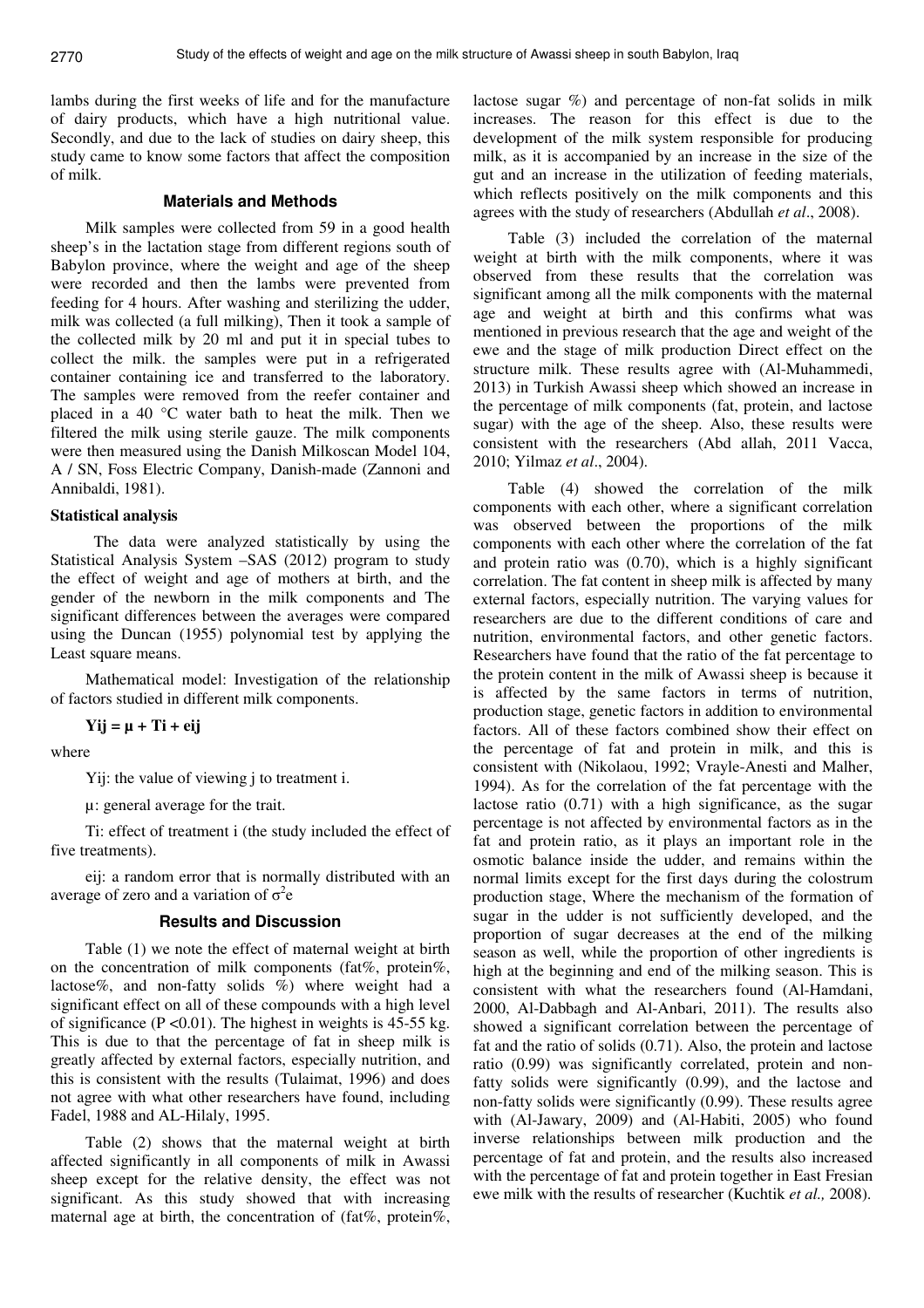| Average $\pm$ standard error                                                                                                                                                                            |                                 |                                         |                                         | Maternal weight at              |                           |
|---------------------------------------------------------------------------------------------------------------------------------------------------------------------------------------------------------|---------------------------------|-----------------------------------------|-----------------------------------------|---------------------------------|---------------------------|
| <b>Non-fat solids</b><br>$(\%)$                                                                                                                                                                         | The relative<br>density $(\% )$ | <b>Lactose content</b><br>$\frac{1}{2}$ | <b>Protein content</b><br>$\frac{6}{6}$ | <b>Fat percentage</b><br>$($ %) | birth $(kg)$              |
| $0.68 \pm 9.58$ b                                                                                                                                                                                       | $0.001 \pm 1.028a$              | $0.38 \pm 5.36b$                        | $0.25 \pm 3.53b$                        | $0.82 \pm 6.34$                 | Less than $45 \text{ kg}$ |
| $0.32 \pm 12.09a$                                                                                                                                                                                       | $0.013 \pm 1.053a$              | $0.18 \pm 6.76a$                        | $0.12 \pm 4.46a$                        | $0.53 \pm 9.17a$                | $45-55$ kg                |
| $0.39 \pm 11.07a$                                                                                                                                                                                       | $0.002 \pm 1.033a$              | $0.22 \pm 6.20a$                        | $0.14 \pm 4.09a$                        | $0.61 \pm 7.89ab$               | More than 55 kg           |
| $***$                                                                                                                                                                                                   | NS                              | $***$                                   | $***$                                   | $**$                            | Level of<br>significance  |
| $\mathbf{M} \mathbf{C}$ $\mathbf{M}$ $\mathbf{C}$ $\mathbf{C}$ $\mathbf{C}$ $\mathbf{C}$ $\mathbf{C}$ $\mathbf{C}$ $\mathbf{D}$ $\mathbf{A} \mathbf{D}$ $\mathbf{A} \mathbf{D}$ $\mathbf{A} \mathbf{D}$ |                                 |                                         |                                         |                                 |                           |

| <b>Table 1:</b> The effect of maternal weight at birth on the structure milk of Awassi sheep / Southern Babylon |  |  |
|-----------------------------------------------------------------------------------------------------------------|--|--|
|-----------------------------------------------------------------------------------------------------------------|--|--|

NS :Non-significant. (P<0.01)

The averages that have different letters within one column differ significantly among themselves.

|  |  |  | Table 2: The effect of maternal age at birth on the structure milk of Awassi sheep / Southern Babylon |
|--|--|--|-------------------------------------------------------------------------------------------------------|
|  |  |  |                                                                                                       |

| Average $\pm$ standard error     |                    |                        |                        | Maternal age at       |                          |
|----------------------------------|--------------------|------------------------|------------------------|-----------------------|--------------------------|
| Non-fat solids                   | The relative       | <b>Lactose content</b> | <b>Protein content</b> | <b>Fat percentage</b> | <b>birth</b>             |
| (%)                              | $density(\% )$     | $\frac{1}{2}$          | $\frac{1}{2}$          | $($ %)                | (Month)                  |
| $0.63 \pm 10.19b$                | $0.001 \pm 1.045a$ | $0.44 \pm 5.71b$       | $0.23 \pm 3.76b$       | $0.84 \pm 6.66$       | Less than 30 months      |
| $0.47 \pm 11.64a$                | $0.002 \pm 1.044a$ | $0.37 \pm 6.51a$       | $0.30 \pm 4.29a$       | $0.71 \pm 8.73a$      | $30-40$ months           |
| $0.67 \pm 11.89a$                | $0.002 \pm 1.035a$ | $0.52 \pm 6.66a$       | $0.24 \pm 4.30a$       | $0.87 \pm 9.16a$      | More than 40<br>months   |
| *                                | <b>NS</b>          | $\ast$                 | $\ast$                 | $\ast$                | Level of<br>significance |
| NS: Non-significant. $(*P<0.05)$ |                    |                        |                        |                       |                          |

The averages that have different letters within one column differ significantly among themselves

**Table 3:** Correlation coefficient between the weight and age of the maternal at birth with structure milk Awassi sheep / Southern Babylon

| Correlation coefficient $(r)$              | <b>Milk traits</b>       |                             |  |  |
|--------------------------------------------|--------------------------|-----------------------------|--|--|
| Maternal age at birth                      | Maternal weight at birth |                             |  |  |
| ** $0.29$                                  | ** $0.42$                | Fat percentage $(\% )$      |  |  |
| $** 0.34$                                  | 0.17NS                   | Protein content( $\%$ )     |  |  |
| ** $0.34$                                  | $*0.25$                  | Lactose content $(\% )$     |  |  |
| $0.08 - NS$                                | 0.04 <sub>NS</sub>       | The relative density $(\%)$ |  |  |
| ** $0.34$                                  | $*0.25$                  | Non-fat solids $(\% )$      |  |  |
| NS: Non-significant, (*P<0.05), (**P<0.01) |                          |                             |  |  |

**Table 4:** Correlation coefficient between with the structure milk Awassi sheep / Southern Babylon

| <b>Level of significance</b>    | Correlation coefficient $(r)$ | <b>Associated components</b>             |  |  |
|---------------------------------|-------------------------------|------------------------------------------|--|--|
| $***$                           | 0.70                          | Fat % and protein%                       |  |  |
| $***$                           | 0.71                          | Fat % and lactose%                       |  |  |
| NS.                             | 0.19                          | Fat% and relative density%               |  |  |
| **                              | 0.71                          | Fat % and Non-fat solids $(\%)$          |  |  |
| $***$                           | 0.99                          | Protein % and lactose%                   |  |  |
| <b>NS</b>                       | 0.13                          | Protein% and relative density%           |  |  |
| $***$                           | 0.99                          | Protein $\%$ and Non-fat solids $(\%)$   |  |  |
| <b>NS</b>                       | 0.13                          | Lactose% and relative density            |  |  |
| $***$                           | 0.99                          | Lactose $\%$ and Non-fat solids $(\% )$  |  |  |
| <b>NS</b>                       | 0.12                          | Relative Density % and Non-Fatty Solids% |  |  |
| Non-significant :NS (P<0.01) ** |                               |                                          |  |  |

# **References**

- Aljumaily, M.H.A. (2001). Study of some traits of growth and commercial milk production, Master Thesis - College of Agriculture - University of Baghdad.
- Al-Jawary, M.F.A.O. (2005). Use of daily checks to produce milk to choose Awassi ewes. Master Thesis. College of Agriculture and Forestry - University of Mosul - Iraq.
- Al-Habeiti, A.Q.H. (2005). The relationship between the formative form of the udder, milk production and some of its components in Awassi sheep, PhD thesis - College of Agriculture and Forestry, University of Mosul.
- Al-Hamdani, W.A.Q. (2000). Study the effect of some environmental and physiological factors on milk production and its composition in genetic groups of goats. Doctorate thesis. Agriculture College. Baghdad University. Iraq.
- Al-Khalisi, Abbas Fawzi Sadiq. 1996. Study of the curve of milk production in Awassi sheep and their strikes, Master Thesis - College of Agriculture - University of Baghdad.
- Al-Dabbagh, Salim Abdel-Zahra and Al-Anbari, Nasr Nouri and Hadi, Fandia Hussein, Sheikho, and Sodeh Seena (2011). The effect of the relationship between the type